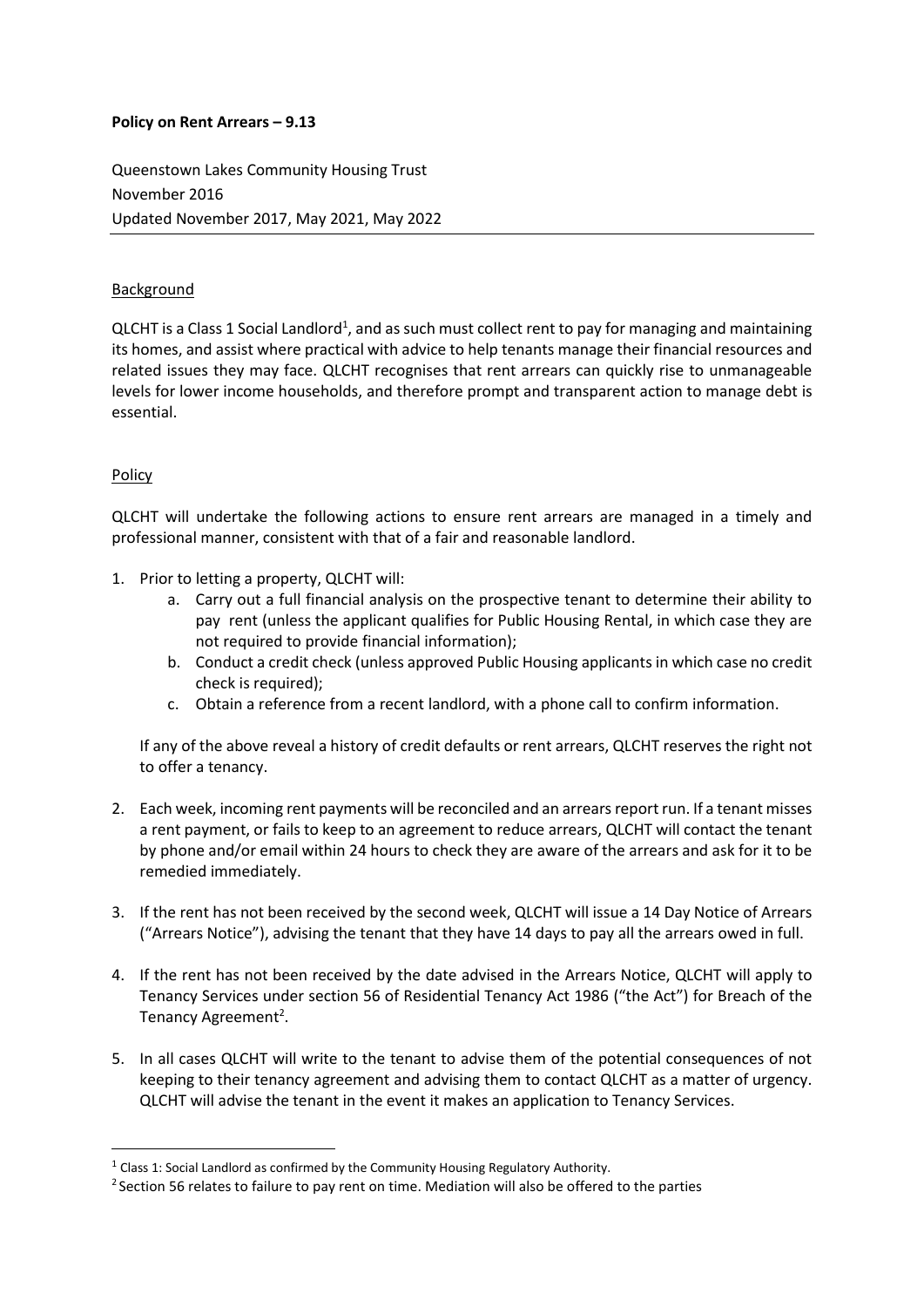- 6. QLCHT will seek to utilise the Tenancy Services mediation service when tenants with existing agreements to reduce their arrears, fail to keep to their agreement. If the arrangement agreed through mediation is not adhered to, QLCHT will lodge a dispute with Tenancy Tribunal.
- 7. In progressing any dispute lodged with Tenancy Service at a Tenancy Tribunal Hearing, QLCHT may seek a Possession Order or a Payment Order with Conditional Termination Order, which will include an immediate possession clause, to be triggered if the tenant fails to comply with the payment order.
- 8. All decisions to evict a tenant must have the prior agreement of the Executive Officer and Chair, and all Trustees shall be informed of the decision.
- 9. At all stages of the process, copies of correspondence and communications with the tenant will be retained in the household's electronic file.
- 10. In addition to the above, QLCHT has the right under Section 55(1)(aa) of the Act to apply to the Tenancy Tribunal, to terminate a tenancy<sup>3</sup> due to unpaid rent if it can demonstrate that:
	- a) On three separate occasions within a 90 day period an amount of rent that was due has remained unpaid for at least five working days; and
	- b) On each occasion QLCHT issued the tenant with a written notice advising them of the unpaid rent together with:
		- i. The amount of overdue rent;

1

- ii. Dates for which the rent was/is overdue;
- iii. The tenant's right to make an application to the Tenancy Tribunal challenging the notice;
- iv. How many other notices of overdue rent QLCHT has given the tenant in the relevant 90-day period that met these requirements.

 $3$  QLCHT may file an application within 28 days after the third notice was issued to the tenant.